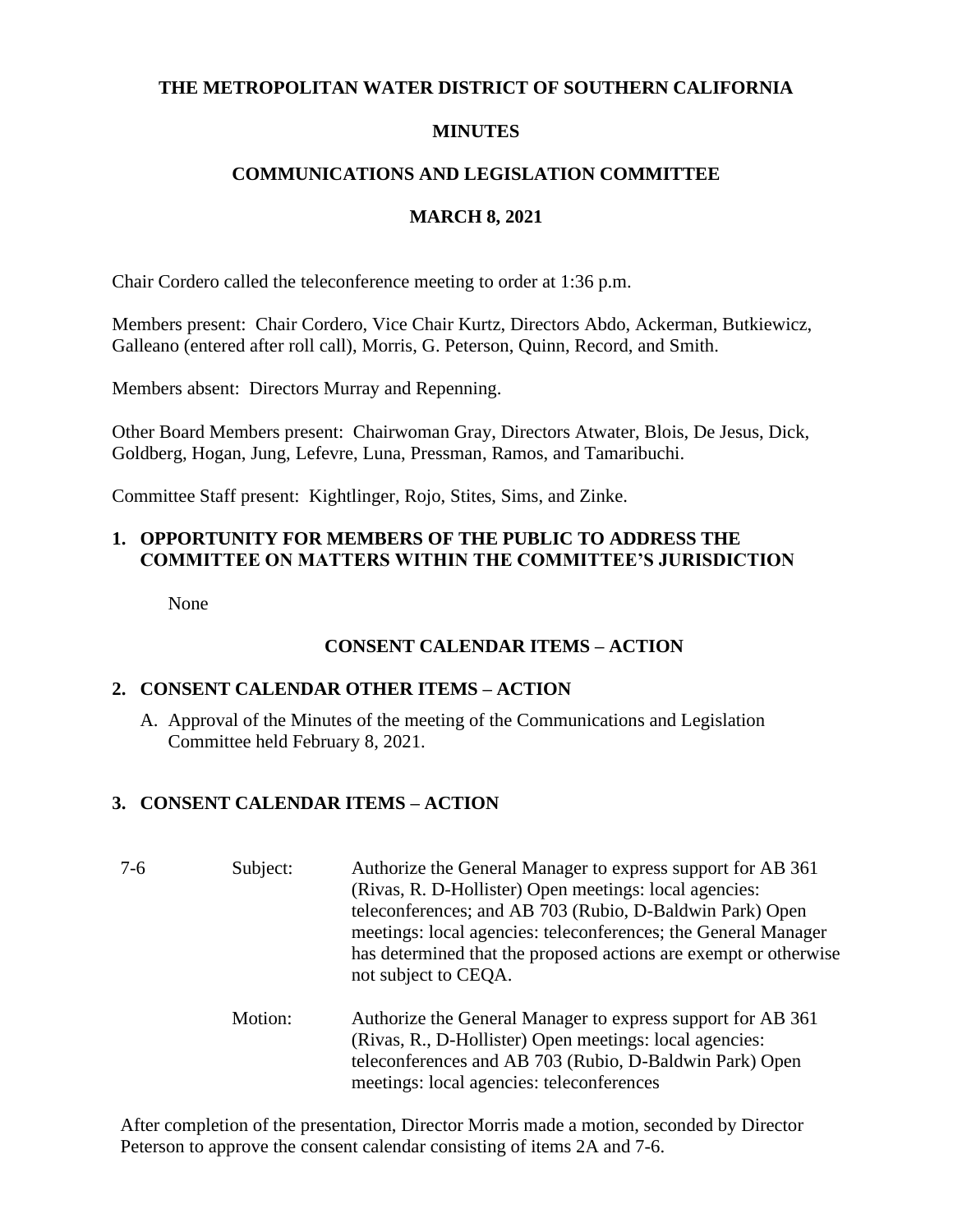| The vote was: |  |
|---------------|--|
|---------------|--|

| Ayes:        | Directors Abdo, Ackerman, Butkiewicz, Cordero, Galleano, Kurtz, Morris,<br>Peterson, Quinn, Record, and Smith |
|--------------|---------------------------------------------------------------------------------------------------------------|
| Noes:        | <b>None</b>                                                                                                   |
| Abstentions: | <b>None</b>                                                                                                   |
| Absent:      | Directors Murray and Repenning                                                                                |

The motion passed by a vote of 11 ayes, 0 noes, 0 abstain, and 2 absent.

### **END OF CONSENT CALENDAR ITEMS**

### **4. OTHER BOARD ITEMS – ACTION**

None

### **5. BOARD INFORMATION ITEMS**

9-2 Subject: Report on Water Affordability and Shutoff Legislative Initiatives

Presented by: Shradha Upadhayay, Environmental Specialist

Environmental Specialist Upadhayay provided a report on the Water Affordability and Shutoff legislative initiatives including background on previous initiatives, current policy proposals, and policy implications for Metropolitan and member agencies.

The following Directors provided comments or asked questions:

- 1. Peterson
- 2. Quinn
- 3. Record

#### **6. COMMITTEE ITEMS**

a. Subject: Report on activities from Washington, D.C.

Presented by: Abby Schneider, Executive Legislative Representative

Executive Legislative Representative Schneider reported on activities from Washington, D.C. including an update on the 117<sup>th</sup> Congress, legislative agenda, appropriations, and Biden Administration nominations.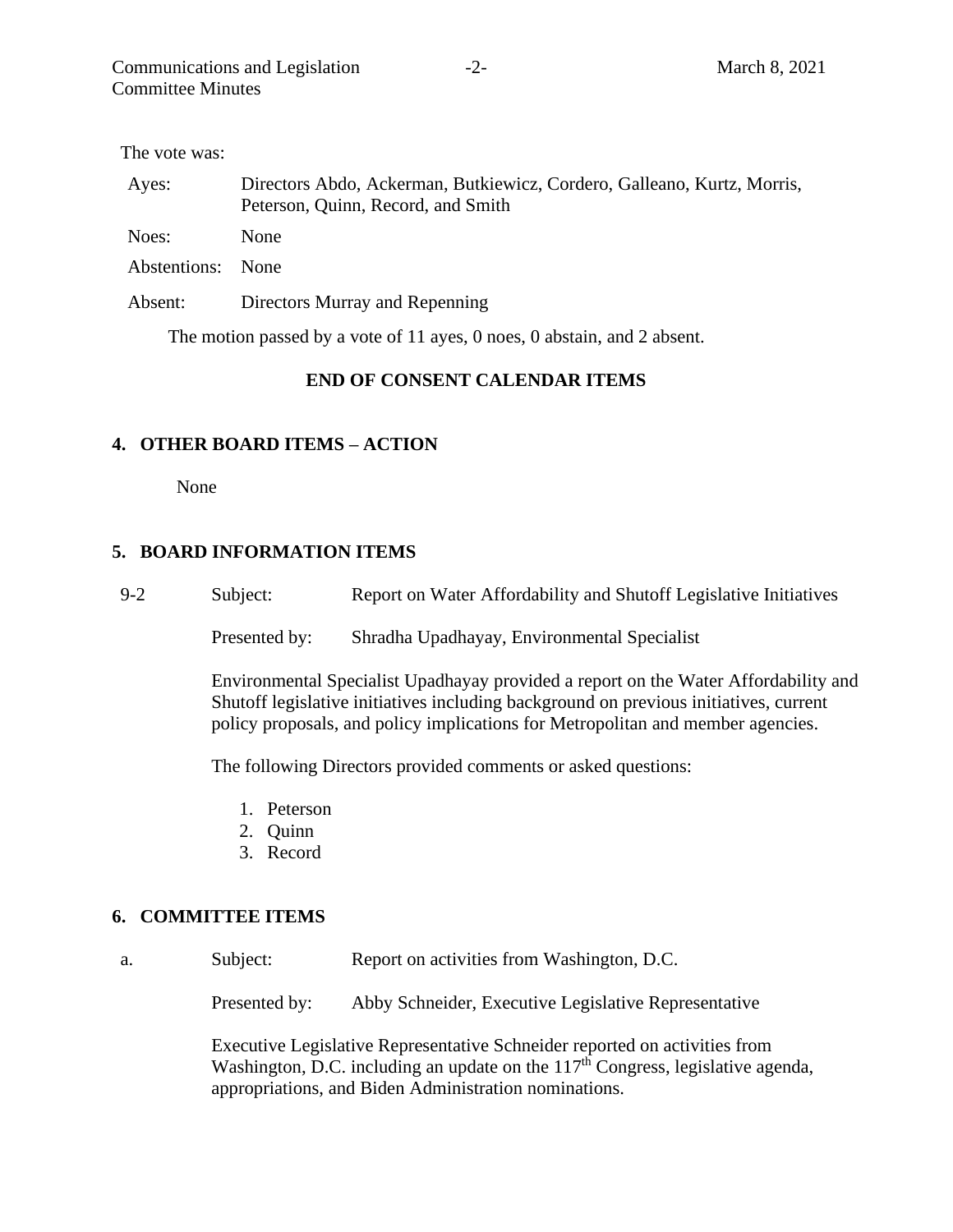b. Subject: Report on activities from Sacramento

Presented by: Kathy Viatella, Executive Legislative Representative

Executive Legislative Representative Viatella reported on activities from Sacramento including meetings with legislators on Metropolitan sponsored bills and legislative priorities; update on COVID-19 financial assistance; and update on Metropolitansponsored legislation.

The following Directors provided comments or asked questions:

- 1. Butkiewicz
- 2. Quinn
- c. Subject: Update on 2018-2021 Water Conservation Outreach Campaign

Presented by: Susan Sims, External Affairs Group Manager

External Affairs Group Manager Sims provided an update on the 2018-2021 water conservation outreach campaign including a budget summary and shifting messaging from drought conservation to encouraging everyday savings – the 365 theme; producing and providing materials in Spanish, Mandarin, Korean, Vietnamese and Tagalog; events, advertisements and partnerships with sports organizations; creating water conservation social media, videos and commercials; and adapting messaging during pandemic time to reassure customers about water quality, use a "Gardening is Wellness" approach, create whimsical California Friendly® Plants.

The following Director provided a comment or asked questions:

1. Cordero

#### **7. MANAGEMENT REPORT**

a. Subject: External Affairs Management Report

Presented by: Susan Sims, External Affairs Group Manager

External Affairs Manager Sims informed the board that an update on education activities will be provided next month.